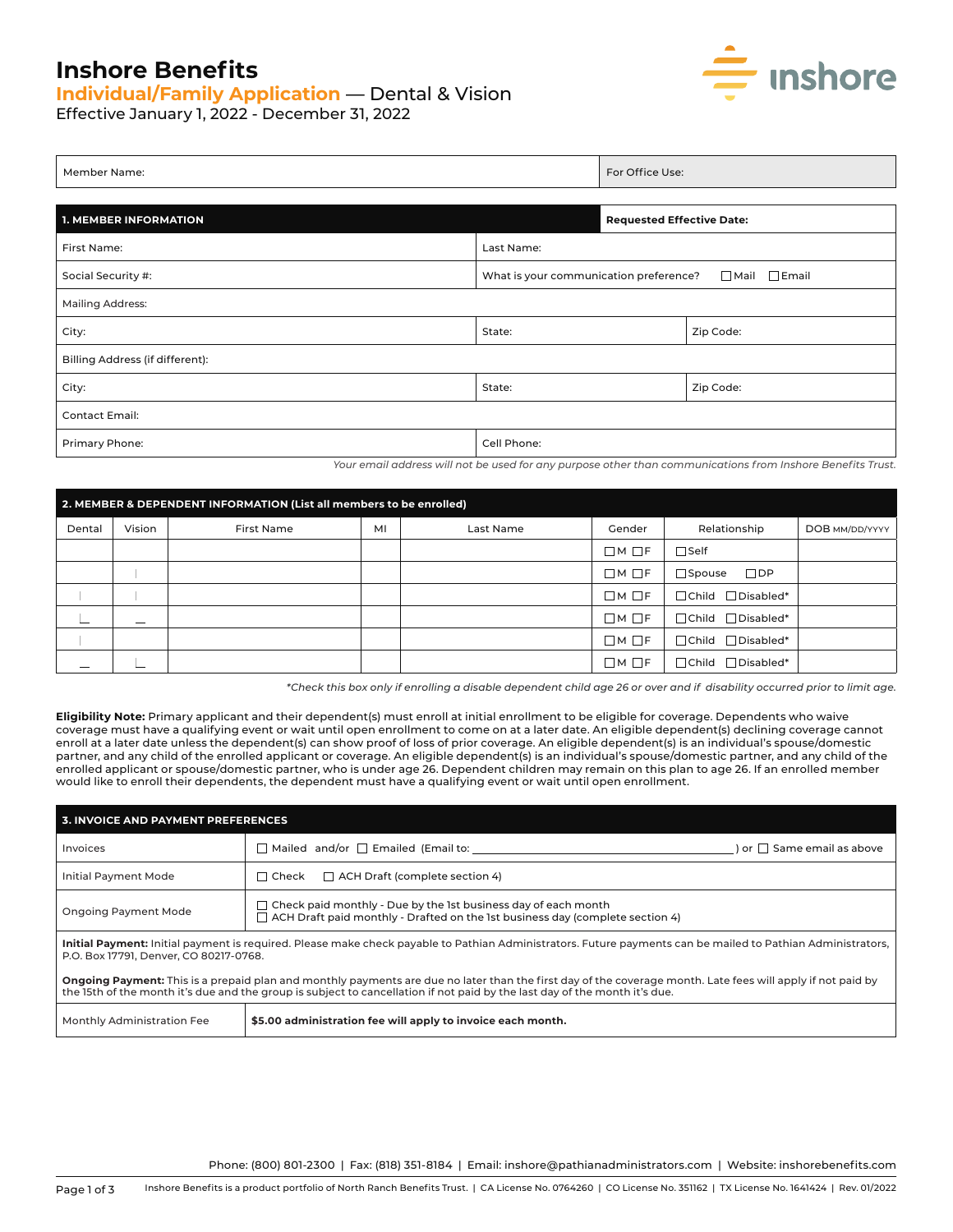## **Inshore Benefits**

# **Individual/Family Application** — Dental & Vision



Effective January 1, 2022 - December 31, 2022

| Member Name:                                                                                                                                                                                                                                                                                                                                                                                                                                                                                 | For Office Use:                                                                             |  |  |
|----------------------------------------------------------------------------------------------------------------------------------------------------------------------------------------------------------------------------------------------------------------------------------------------------------------------------------------------------------------------------------------------------------------------------------------------------------------------------------------------|---------------------------------------------------------------------------------------------|--|--|
| 4. ACH PAYMENT AUTHORIZATION - PLEASE ATTACH A COPY OF A VOIDED CHECK                                                                                                                                                                                                                                                                                                                                                                                                                        |                                                                                             |  |  |
| Account Holder's Name:                                                                                                                                                                                                                                                                                                                                                                                                                                                                       |                                                                                             |  |  |
| Name of Bank:                                                                                                                                                                                                                                                                                                                                                                                                                                                                                |                                                                                             |  |  |
| <b>Bank Address:</b>                                                                                                                                                                                                                                                                                                                                                                                                                                                                         |                                                                                             |  |  |
| <b>Bank Routing Number:</b><br>. .<br>routing code appears between the $\cdot$ " symbols.                                                                                                                                                                                                                                                                                                                                                                                                    | Bank Routing #: The routing code is the 9-digit number on the lower left of your check. The |  |  |
| Account #: Your account number can be found between the second $I^*$<br>Ш<br>Account Number:<br>symbol and the $  $ <sup>"</sup> symbol. Do not include the check number (the digits to<br>ш<br>the right of the $\overline{\mathbf{H}}$ symbol.                                                                                                                                                                                                                                             |                                                                                             |  |  |
| I am authorizing Pathian Administrators to initiate debits from my checking account named above. This authority will remain in effect until I notify<br>them in writing to cancel it in such time as to afford the financial institution a reasonable opportunity to act on it. I can stop payment of any entry<br>by notifying my financial institution (7) days before my account is charged. Any questions, contact Pathian at (800) 786-6525. Please attach a copy<br>of a voided check. |                                                                                             |  |  |
| Signature of Account Holder: (X)                                                                                                                                                                                                                                                                                                                                                                                                                                                             |                                                                                             |  |  |
| <b>Print Name:</b>                                                                                                                                                                                                                                                                                                                                                                                                                                                                           | Date:                                                                                       |  |  |
| <b>5. VISION COVERAGE SELECTION</b>                                                                                                                                                                                                                                                                                                                                                                                                                                                          |                                                                                             |  |  |



## **Voluntary Vision Service Plan**

| <b>Choose Plan Option(s)</b> | Plan # | <b>Plan Name</b>                | <b>Employee</b><br>Only | Employee +1 or<br><b>Employee + Children</b> | Employee +<br>Family |
|------------------------------|--------|---------------------------------|-------------------------|----------------------------------------------|----------------------|
|                              | 0003   | Choice A   \$15/\$30   12/24/24 | \$8.55                  | \$13.34                                      | \$20.87              |
|                              | 0026   | Choice B   \$10/\$20   12/12/24 | \$11.12                 | \$19.42                                      | \$29.54              |
|                              | 0027   | Choice C   \$10/\$20   12/12/12 | \$13.28                 | \$23.75                                      | \$36.50              |
|                              | 0029   | Signature C   \$25   12/12/12   | \$15.57                 | \$28.33                                      | \$43.87              |

These VSP plans are only available to individuals and families residing in one of the following states: CA, CO, GA, IA, IL, IN, KS, MI, MN, MO, NC, NH, NV, OH, OK, SC, TN, TX, and WV.

**All Vision Eligibility:** Eligible employees must enroll at initial enrollment, or within 30 days of a qualifying event. Eligible employees declining dependent coverage cannot enroll their dependents at a later time unless the dependents show proof of loss of prior coverage. An eligible dependent is an employee's spouse/domestic partner and any child of the enrolled applicant or spouse/domestic partner who is under age 26. It is the employee's responsibility to inform the group administrator of any change in status of his/her dependents. Dependent children may remain on this plan to age 26.

#### **6. DENTAL COVERAGE SELECTION**



## **Ameritas**  $\sum_{\text{turliling life}}$  **Voluntary Ameritas PPO Dental**

| <b>Choose ONE Plan</b>                                                                                         | Plan #  | <b>Plan Name</b> | <b>Employee</b><br>Only | Employee +1 or<br><b>Employee + Children</b> | Employee +<br>Family |
|----------------------------------------------------------------------------------------------------------------|---------|------------------|-------------------------|----------------------------------------------|----------------------|
| П                                                                                                              | Plan #1 | \$1.000          | \$33.73                 | \$60.71                                      | \$93.54              |
| ┓                                                                                                              | Plan #2 | \$1,250          | \$48.29                 | \$89.40                                      | \$147.81             |
| These Ameritas PPO Dental plans are only available to individuals and families residing in AZ, CA, NV, and UT. |         |                  |                         |                                              |                      |

Phone: (800) 801-2300 | Fax: (818) 351-8184 | Email: inshore@pathianadministrators.com | Website: inshorebenefits.com